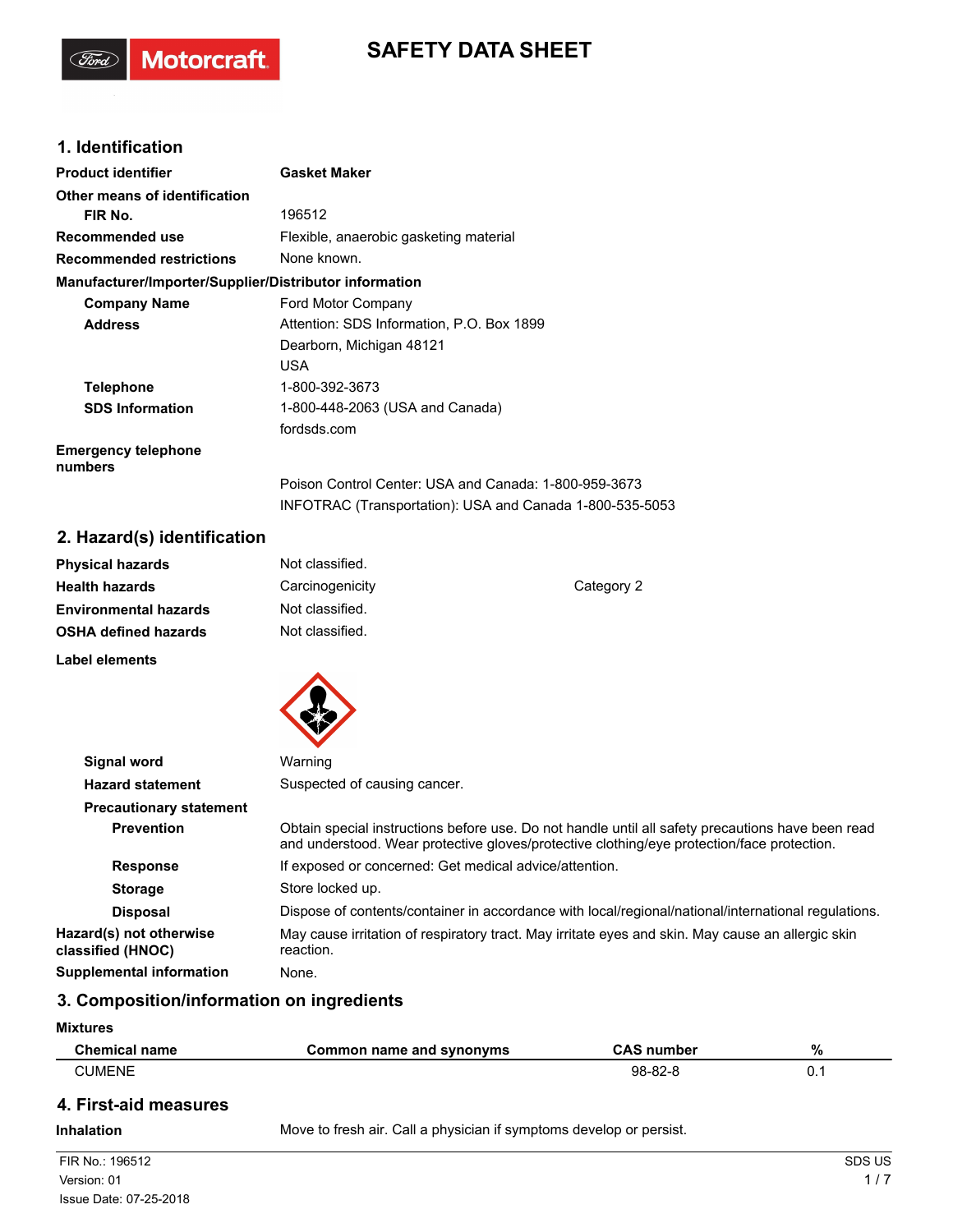| <b>Skin contact</b>                                                          | Wash off with soap and water. Get medical attention if irritation develops and persists.                                                                                   |
|------------------------------------------------------------------------------|----------------------------------------------------------------------------------------------------------------------------------------------------------------------------|
| Eye contact                                                                  | Rinse with water. Get medical attention if irritation develops and persists.                                                                                               |
| Ingestion                                                                    | Rinse mouth. Get medical attention if symptoms occur.                                                                                                                      |
| <b>Most important</b><br>symptoms/effects, acute and<br>delayed              | Direct contact with eyes may cause temporary irritation.                                                                                                                   |
| Indication of immediate<br>medical attention and special<br>treatment needed | Provide general supportive measures and treat symptomatically. Keep victim under observation.<br>Symptoms may be delayed.                                                  |
| <b>General information</b>                                                   | IF exposed or concerned: Get medical advice/attention. Ensure that medical personnel are aware<br>of the material(s) involved, and take precautions to protect themselves. |
| 5. Fire-fighting measures                                                    |                                                                                                                                                                            |
| Suitable extinguishing media                                                 | Water fog. Foam. Dry chemical powder. Carbon dioxide (CO2).                                                                                                                |
| Unsuitable extinguishing<br>media                                            | Do not use water jet as an extinguisher, as this will spread the fire.                                                                                                     |
| Specific hazards arising from<br>the chemical                                | During fire, gases hazardous to health may be formed. Upon decomposition, this product emits<br>carbon monoxide, carbon dioxide and/or low molecular weight hydrocarbons.  |
| Special protective equipment<br>and precautions for firefighters             | Self-contained breathing apparatus and full protective clothing must be worn in case of fire.                                                                              |
| <b>Fire fighting</b><br>equipment/instructions                               | Move containers from fire area if you can do so without risk.                                                                                                              |
| <b>Specific methods</b>                                                      | Use standard firefighting procedures and consider the hazards of other involved materials.                                                                                 |

General fire hazards **No unusual fire or explosion hazards noted.** 

#### **6. Accidental release measures**

| <b>Personal precautions,</b><br>protective equipment and<br>emergency procedures | Avoid contact with eyes, skin, and clothing. Do not breathe vapors or spray mist. Ensure adequate<br>ventilation. Keep people away from and upwind of spill/leak. Keep unnecessary personnel away.<br>Local authorities should be advised if significant spillages cannot be contained. Wear appropriate<br>protective equipment and clothing during clean-up. For personal protection, see section 8 of the<br>SDS.                                             |
|----------------------------------------------------------------------------------|------------------------------------------------------------------------------------------------------------------------------------------------------------------------------------------------------------------------------------------------------------------------------------------------------------------------------------------------------------------------------------------------------------------------------------------------------------------|
| <b>Methods and materials for</b><br>containment and cleaning up                  | Large Spills: Stop the flow of material, if this is without risk. Dike the spilled material, where this is<br>possible. Absorb in vermiculite, dry sand or earth and place into containers. Following product<br>recovery, flush area with water.                                                                                                                                                                                                                |
|                                                                                  | Small Spills: Wipe up with absorbent material (e.g. cloth, fleece). Clean surface thoroughly to<br>remove residual contamination.                                                                                                                                                                                                                                                                                                                                |
|                                                                                  | Never return spills to original containers for re-use. Put material in suitable, covered, labeled<br>containers. For waste disposal, see section 13 of the SDS.                                                                                                                                                                                                                                                                                                  |
| <b>Environmental precautions</b>                                                 | Avoid discharge into drains, water courses or onto the ground.                                                                                                                                                                                                                                                                                                                                                                                                   |
| 7. Handling and storage                                                          |                                                                                                                                                                                                                                                                                                                                                                                                                                                                  |
| <b>Precautions for safe handling</b>                                             | Do not handle until all safety precautions have been read and understood. Obtain special<br>instructions before use. Avoid contact with eyes, skin, and clothing. Do not breathe mist or vapor.<br>Avoid prolonged exposure. Provide adequate ventilation. Should be handled in closed systems, if<br>possible. Observe good industrial hygiene practices. Wear appropriate personal protective<br>equipment. For personal protection, see Section 8 of the SDS. |
| Conditions for safe storage,<br>including any incompatibilities                  | Store locked up. Store in tightly closed container. Store away from incompatible materials (see<br>Section 10 of the SDS).                                                                                                                                                                                                                                                                                                                                       |

## **8. Exposure controls/personal protection**

#### **Occupational exposure limits**

The following constituents are the only constituents of the product which have a PEL, TLV or other recommended exposure limit. At this time, the other constituents have no known exposure limits.

#### **US. OSHA Table Z-1 Limits for Air Contaminants (29 CFR 1910.1000)**

| Components                  | Type | Value     |
|-----------------------------|------|-----------|
| <b>CUMENE (CAS 98-82-8)</b> | PEL  | 245 mg/m3 |
|                             |      | 50 ppm    |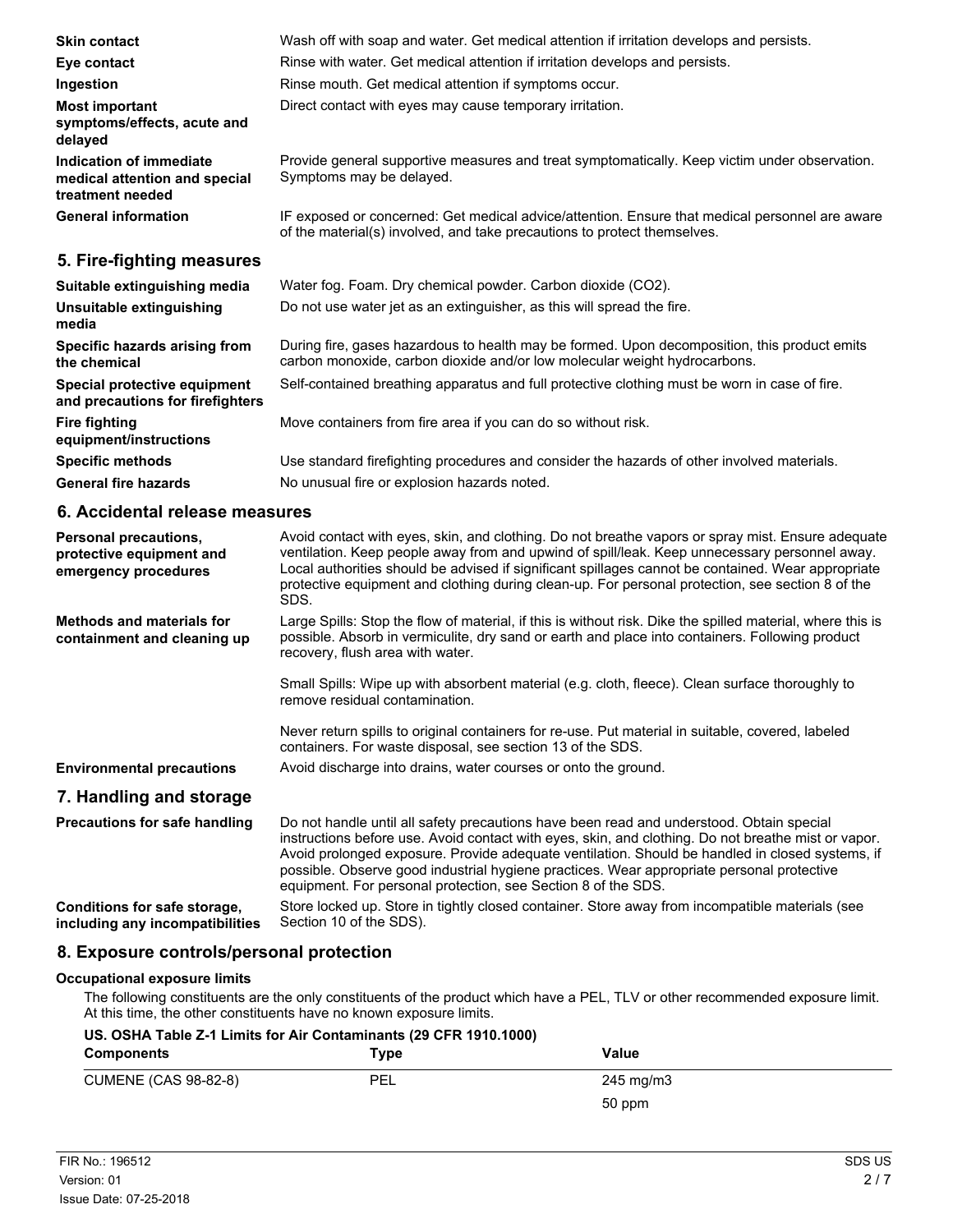| <b>US. ACGIH Threshold Limit Values</b><br><b>Components</b> |                                                                       | Value                                                                                                                                                                                                                                                                                                                                                    |  |
|--------------------------------------------------------------|-----------------------------------------------------------------------|----------------------------------------------------------------------------------------------------------------------------------------------------------------------------------------------------------------------------------------------------------------------------------------------------------------------------------------------------------|--|
|                                                              | Type                                                                  |                                                                                                                                                                                                                                                                                                                                                          |  |
| <b>CUMENE (CAS 98-82-8)</b>                                  | <b>TWA</b>                                                            | 50 ppm                                                                                                                                                                                                                                                                                                                                                   |  |
| US. NIOSH: Pocket Guide to Chemical Hazards                  |                                                                       |                                                                                                                                                                                                                                                                                                                                                          |  |
| <b>Components</b>                                            | <b>Type</b>                                                           | Value                                                                                                                                                                                                                                                                                                                                                    |  |
| <b>CUMENE (CAS 98-82-8)</b>                                  | <b>TWA</b>                                                            | 245 mg/m3                                                                                                                                                                                                                                                                                                                                                |  |
|                                                              |                                                                       | 50 ppm                                                                                                                                                                                                                                                                                                                                                   |  |
| <b>Biological limit values</b>                               |                                                                       | No biological exposure limits noted for the ingredient(s).                                                                                                                                                                                                                                                                                               |  |
| <b>Exposure guidelines</b>                                   |                                                                       |                                                                                                                                                                                                                                                                                                                                                          |  |
| US - California OELs: Skin designation                       |                                                                       |                                                                                                                                                                                                                                                                                                                                                          |  |
| <b>CUMENE (CAS 98-82-8)</b>                                  |                                                                       | Can be absorbed through the skin.                                                                                                                                                                                                                                                                                                                        |  |
|                                                              | US - Minnesota Haz Subs: Skin designation applies                     |                                                                                                                                                                                                                                                                                                                                                          |  |
| <b>CUMENE (CAS 98-82-8)</b>                                  |                                                                       | Skin designation applies.                                                                                                                                                                                                                                                                                                                                |  |
| US - Tennessee OELs: Skin designation                        |                                                                       |                                                                                                                                                                                                                                                                                                                                                          |  |
| <b>CUMENE (CAS 98-82-8)</b>                                  |                                                                       | Can be absorbed through the skin.                                                                                                                                                                                                                                                                                                                        |  |
|                                                              | US NIOSH Pocket Guide to Chemical Hazards: Skin designation           |                                                                                                                                                                                                                                                                                                                                                          |  |
| <b>CUMENE (CAS 98-82-8)</b>                                  | US. OSHA Table Z-1 Limits for Air Contaminants (29 CFR 1910.1000)     | Can be absorbed through the skin.                                                                                                                                                                                                                                                                                                                        |  |
| <b>CUMENE (CAS 98-82-8)</b>                                  |                                                                       | Can be absorbed through the skin.                                                                                                                                                                                                                                                                                                                        |  |
| Appropriate engineering                                      |                                                                       | Use adequate ventilation to control airborne concentrations below the exposure limits/guidelines. If                                                                                                                                                                                                                                                     |  |
| controls                                                     |                                                                       | user operations generate a vapor, dust and/or mist, use process enclosure, appropriate local<br>exhaust ventilation, or other engineering controls to control airborne levels below the<br>recommended exposure limits/guidelines.                                                                                                                       |  |
|                                                              | Individual protection measures, such as personal protective equipment |                                                                                                                                                                                                                                                                                                                                                          |  |
| <b>Eye/face protection</b>                                   | Wear safety glasses with side shields (or goggles).                   |                                                                                                                                                                                                                                                                                                                                                          |  |
| <b>Skin protection</b>                                       |                                                                       |                                                                                                                                                                                                                                                                                                                                                          |  |
| <b>Hand protection</b>                                       |                                                                       | The choice of an appropriate glove does not only depend on its material but also on other quality<br>features and is different from one producer to the other. Suitable chemical protective gloves should<br>be worn when the potential exists for skin exposure. Nitrile gloves are recommended.                                                        |  |
| Other                                                        |                                                                       | Wear appropriate chemical resistant clothing if applicable.                                                                                                                                                                                                                                                                                              |  |
| <b>Respiratory protection</b>                                |                                                                       | If engineering controls do not maintain airborne concentrations to a level which is adequate to<br>protect worker health, an approved respirator must be worn. Respirator selection, use and<br>maintenance should be in accordance with the requirements of OSHA Respiratory Protection<br>Standard 29 CFR 1910.134 and/or Canadian Standard CSA Z94.4. |  |
| <b>Thermal hazards</b>                                       |                                                                       | Wear appropriate thermal protective clothing, when necessary.                                                                                                                                                                                                                                                                                            |  |
| <b>General hygiene</b><br>considerations                     |                                                                       | Observe any medical surveillance requirements. Always observe good personal hygiene<br>measures, such as washing after handling the material and before eating, drinking, and/or<br>smoking. Routinely wash work clothing and protective equipment to remove contaminants.                                                                               |  |
| Dhusalaal amal ahamataal                                     | -----                                                                 |                                                                                                                                                                                                                                                                                                                                                          |  |

## **9. Physical and chemical properties**

| Appearance                                 |                          |
|--------------------------------------------|--------------------------|
| <b>Physical state</b>                      | Liquid.                  |
| Form                                       | Viscous.                 |
| Color                                      | Red.                     |
| Odor                                       | Characteristic.          |
| Odor threshold                             | Not available.           |
| рH                                         | Not available.           |
| Melting point/freezing point               | Not available.           |
| Initial boiling point and boiling<br>range | $>$ 392 °F ( $>$ 200 °C) |
| <b>Flash point</b>                         | 203.0 °F (95.0 °C)       |
| <b>Evaporation rate</b>                    | Not available.           |
| Flammability (solid, gas)                  | Not applicable.          |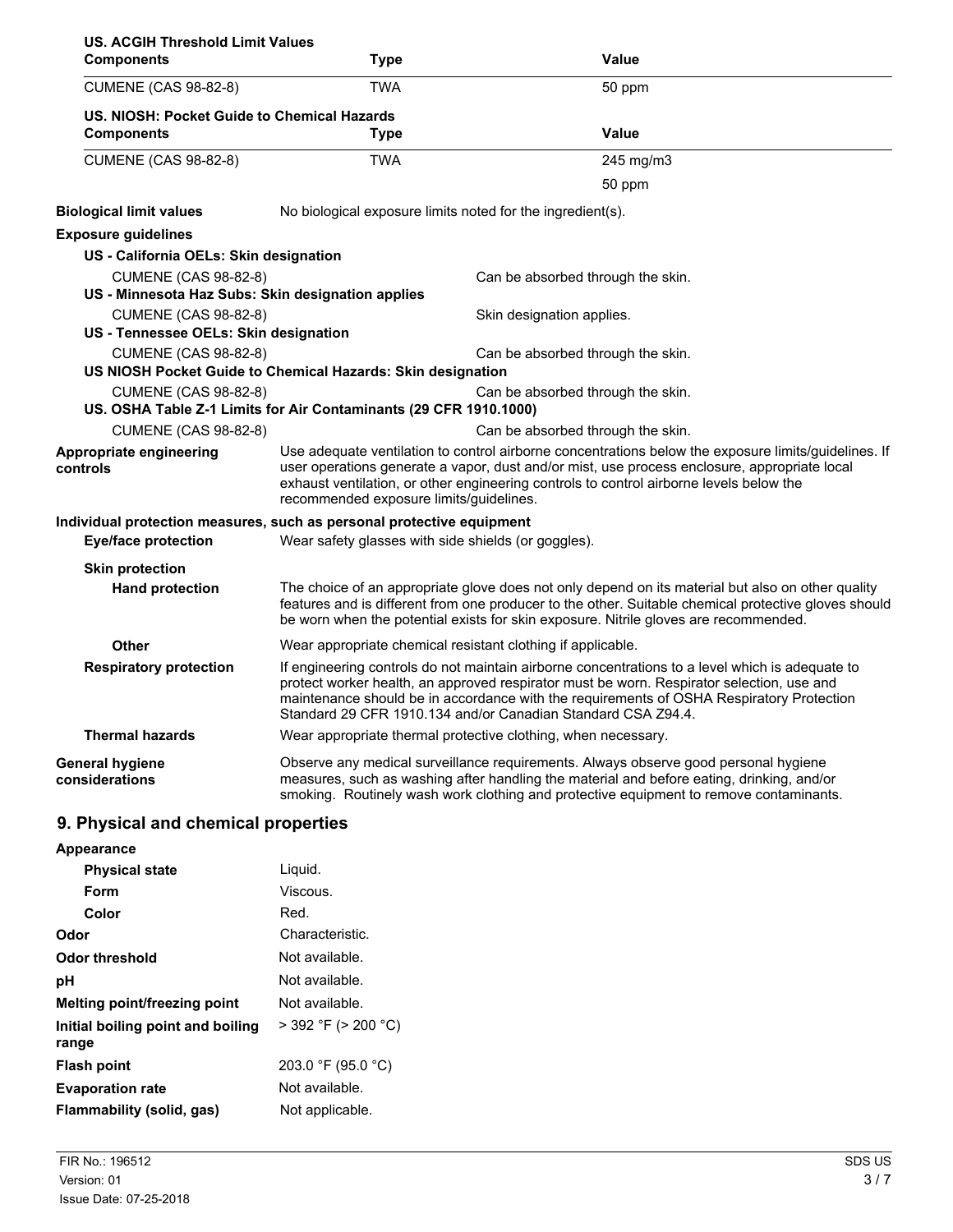### **Upper/lower flammability or explosive limits**

| opponower nammaomty or explosive mints            |                |
|---------------------------------------------------|----------------|
| <b>Flammability limit - lower</b><br>(%)          | Not available. |
| <b>Flammability limit - upper</b><br>(%)          | Not available. |
| Explosive limit - lower (%)                       | Not available. |
| Explosive limit - upper (%)                       | Not available. |
| Vapor pressure                                    | < 0.1 mm Hg    |
| Vapor density                                     | Not available. |
| <b>Relative density</b>                           | Not available. |
| Solubility(ies)                                   |                |
| Solubility (water)                                | Insoluble      |
| <b>Partition coefficient</b><br>(n-octanol/water) | Not available. |
| <b>Auto-ignition temperature</b>                  | Not available. |
| <b>Decomposition temperature</b>                  | Not available. |
| <b>Viscosity</b>                                  | Not available. |
| <b>Other information</b>                          |                |
| VOC                                               | 0.52%          |

## **10. Stability and reactivity**

| <b>Reactivity</b>                            | The product is stable and non-reactive under normal conditions of use, storage and transport.<br>Material is stable under normal conditions.                             |
|----------------------------------------------|--------------------------------------------------------------------------------------------------------------------------------------------------------------------------|
| <b>Chemical stability</b>                    |                                                                                                                                                                          |
| <b>Possibility of hazardous</b><br>reactions | No dangerous reaction known under conditions of normal use.                                                                                                              |
| <b>Conditions to avoid</b>                   | Keep away from heat, hot surfaces, sparks, open flames and other ignition sources. Avoid<br>temperatures exceeding the flash point. Contact with incompatible materials. |
| Incompatible materials                       | Strong oxidizing agents.                                                                                                                                                 |
| <b>Hazardous decomposition</b><br>products   | Upon decomposition, this product emits carbon monoxide, carbon dioxide and/or low molecular<br>weight hydrocarbons.                                                      |

## **11. Toxicological information**

#### **Information on likely routes of exposure**

| <b>Inhalation</b>                                                                  | May cause irritation to the respiratory system. Prolonged inhalation may be harmful. |
|------------------------------------------------------------------------------------|--------------------------------------------------------------------------------------|
| <b>Skin contact</b>                                                                | May be irritating to the skin. May cause an allergic skin reaction.                  |
| Eye contact                                                                        | Direct contact with eyes may cause temporary irritation.                             |
| Ingestion                                                                          | May be harmful if swallowed.                                                         |
| Symptoms related to the<br>physical, chemical and<br>toxicological characteristics | Direct contact with eyes may cause temporary irritation.                             |

#### **Information on toxicological effects**

**Acute toxicity**

| <b>Components</b>           | <b>Species</b> | <b>Calculated/Test Results</b> |
|-----------------------------|----------------|--------------------------------|
| <b>CUMENE (CAS 98-82-8)</b> |                |                                |
| <b>Acute</b>                |                |                                |
| <b>Inhalation</b>           |                |                                |
| LC50                        | Mouse          | 2000 ppm, 7 Hours              |
|                             |                | 24.7 mg/l, 2 Hours             |
|                             | Rat            | 8000 ppm, 4 Hours              |
| Oral                        |                |                                |
| LD50                        | Rat            | 1400 mg/kg                     |
|                             |                | 2.91 g/kg                      |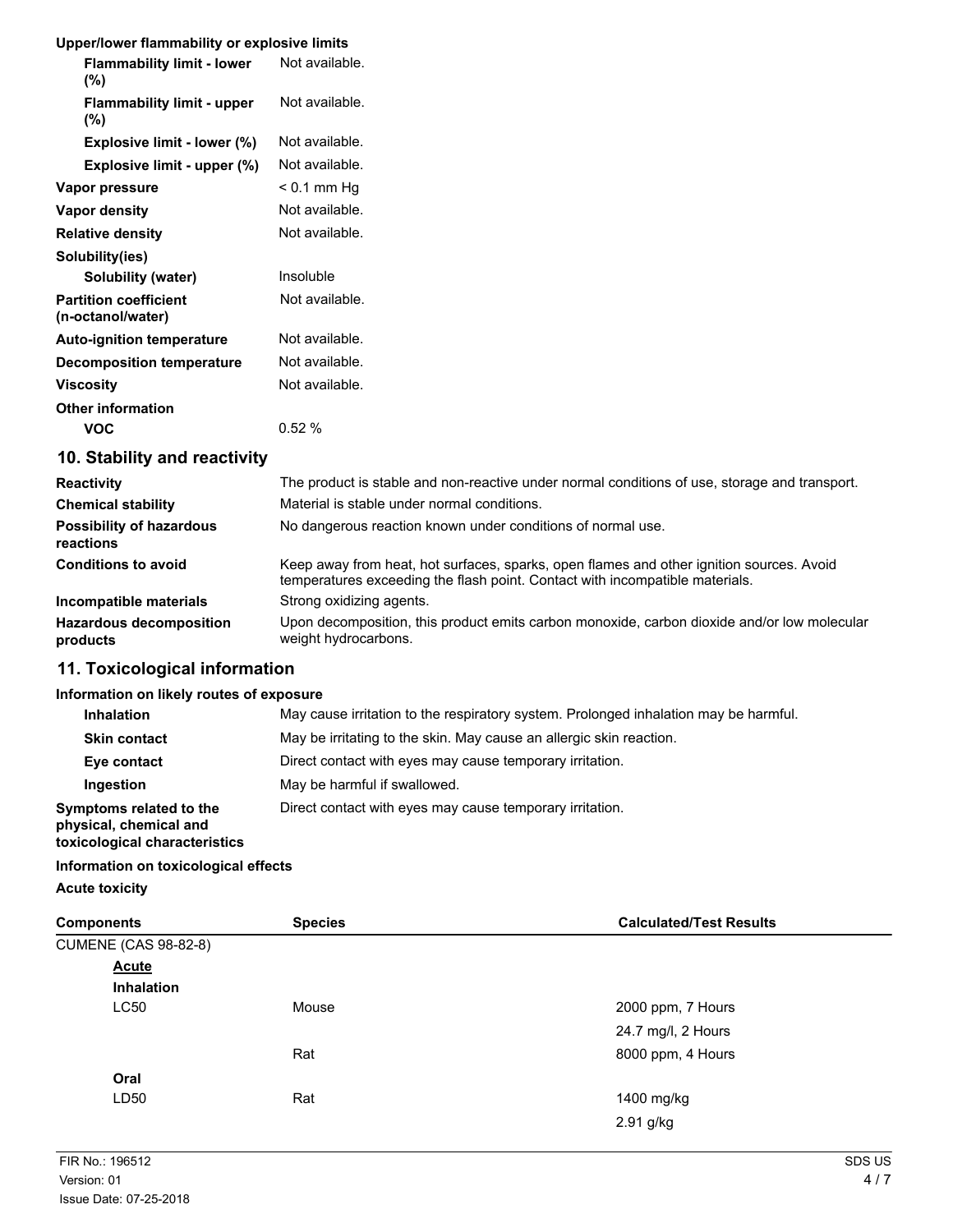| <b>Skin corrosion/irritation</b>                              | Prolonged skin contact may cause temporary irritation.                                                              |  |  |
|---------------------------------------------------------------|---------------------------------------------------------------------------------------------------------------------|--|--|
| Serious eye damage/eye<br>irritation                          | Direct contact with eyes may cause temporary irritation.                                                            |  |  |
| Respiratory or skin sensitization                             |                                                                                                                     |  |  |
| <b>Respiratory sensitization</b>                              | Not a respiratory sensitizer.                                                                                       |  |  |
| <b>Skin sensitization</b>                                     | This product is not expected to cause skin sensitization.                                                           |  |  |
| Germ cell mutagenicity                                        | No data available to indicate product or any components present at greater than 0.1% are<br>mutagenic or genotoxic. |  |  |
| Carcinogenicity                                               | Suspected of causing cancer.                                                                                        |  |  |
| <b>IARC Monographs. Overall Evaluation of Carcinogenicity</b> |                                                                                                                     |  |  |
| <b>CUMENE (CAS 98-82-8)</b>                                   | 2B Possibly carcinogenic to humans.<br>US. National Toxicology Program (NTP) Report on Carcinogens                  |  |  |
| <b>CUMENE (CAS 98-82-8)</b>                                   | Reasonably Anticipated to be a Human Carcinogen.                                                                    |  |  |
| <b>Reproductive toxicity</b>                                  | This product is not expected to cause reproductive or developmental effects.                                        |  |  |
| Specific target organ toxicity -<br>single exposure           | Not classified.                                                                                                     |  |  |
| Specific target organ toxicity -<br>repeated exposure         | Not classified.                                                                                                     |  |  |
| <b>Aspiration hazard</b>                                      | Not an aspiration hazard.                                                                                           |  |  |
| <b>Chronic effects</b>                                        | Prolonged inhalation may be harmful. Prolonged exposure may cause chronic effects.                                  |  |  |
| 12. Ecological information                                    |                                                                                                                     |  |  |
| <b>Ecotoxicity</b>                                            | The product is not classified as environmentally hazardous. However, this does not exclude the                      |  |  |

The product is not classified as environmentally hazardous. However, this does not exclude the possibility that large or frequent spills can have a harmful or damaging effect on the environment.

| <b>Ecotoxicity</b>                                                 |                                                                                                                                                                                                                        |                                                         |                                |  |  |
|--------------------------------------------------------------------|------------------------------------------------------------------------------------------------------------------------------------------------------------------------------------------------------------------------|---------------------------------------------------------|--------------------------------|--|--|
| <b>Components</b>                                                  |                                                                                                                                                                                                                        | <b>Species</b>                                          | <b>Calculated/Test Results</b> |  |  |
| <b>CUMENE (CAS 98-82-8)</b>                                        |                                                                                                                                                                                                                        |                                                         |                                |  |  |
| <b>Aquatic</b>                                                     |                                                                                                                                                                                                                        |                                                         |                                |  |  |
| Crustacea                                                          | EC <sub>50</sub>                                                                                                                                                                                                       | Brine shrimp (Artemia sp.)                              | 3.55 - 11.29 mg/l, 48 hours    |  |  |
| Fish                                                               | <b>LC50</b>                                                                                                                                                                                                            | Rainbow trout, donaldson trout<br>(Oncorhynchus mykiss) | 2.7 mg/l, 96 hours             |  |  |
| Persistence and degradability                                      | No data is available on the degradability of any ingredients in the mixture.                                                                                                                                           |                                                         |                                |  |  |
| <b>Bioaccumulative potential</b>                                   |                                                                                                                                                                                                                        |                                                         |                                |  |  |
| Partition coefficient n-octanol / water (log Kow)<br><b>CUMENE</b> |                                                                                                                                                                                                                        | 3.66                                                    |                                |  |  |
|                                                                    |                                                                                                                                                                                                                        |                                                         |                                |  |  |
| <b>Mobility in soil</b>                                            | No data available.                                                                                                                                                                                                     |                                                         |                                |  |  |
| Other adverse effects                                              | No other adverse environmental effects (e.g. ozone depletion, photochemical ozone creation<br>potential, endocrine disruption, global warming potential) are expected from this component.                             |                                                         |                                |  |  |
| 13. Disposal considerations                                        |                                                                                                                                                                                                                        |                                                         |                                |  |  |
| <b>Disposal instructions</b>                                       | Collect and reclaim or dispose in sealed containers at licensed waste disposal site. Dispose of<br>contents/container in accordance with local/regional/national/international regulations.                            |                                                         |                                |  |  |
| Local disposal regulations                                         | Dispose in accordance with all applicable regulations.                                                                                                                                                                 |                                                         |                                |  |  |
| <b>Hazardous waste code</b>                                        | The waste code should be assigned in discussion between the user, the producer and the waste<br>disposal company.                                                                                                      |                                                         |                                |  |  |
| Waste from residues / unused<br>products                           | Dispose of in accordance with local regulations. Empty containers or liners may retain some<br>product residues. This material and its container must be disposed of in a safe manner (see:<br>Disposal instructions). |                                                         |                                |  |  |
| <b>Contaminated packaging</b>                                      | Since emptied containers may retain product residue, follow label warnings even after container is<br>emptied. Empty containers should be taken to an approved waste handling site for recycling or<br>disposal.       |                                                         |                                |  |  |

## **14. Transport information**

## **DOT**

Not regulated as dangerous goods.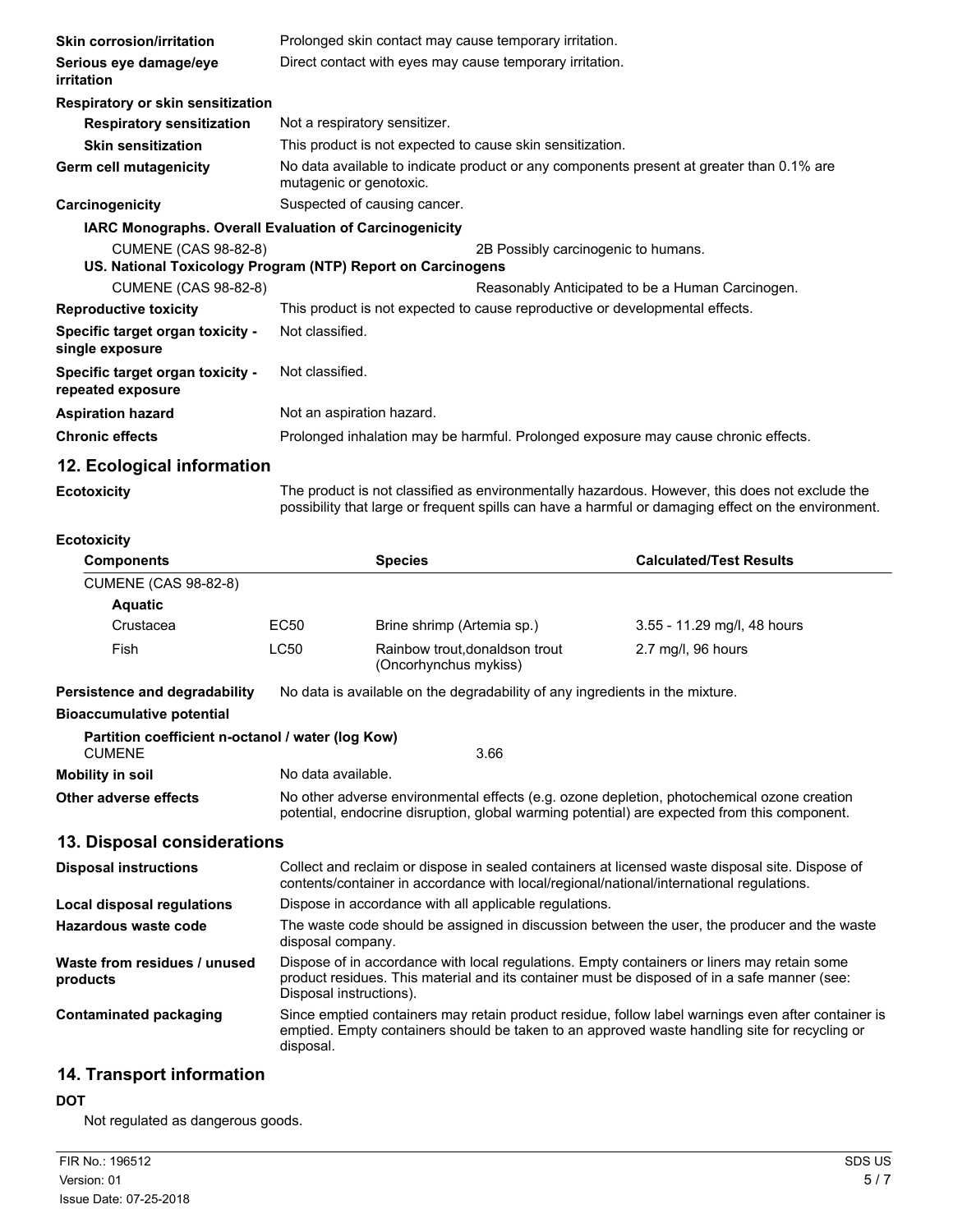#### **IATA**

Not regulated as dangerous goods.

#### **IMDG**

Not regulated as dangerous goods.

**Transport in bulk according to** Not established. **Annex II of MARPOL 73/78 and the IBC Code**

### **15. Regulatory information**

This product is a "Hazardous Chemical" as defined by the OSHA Hazard Communication Standard, 29 CFR 1910.1200. **US federal regulations**

#### **TSCA Section 12(b) Export Notification (40 CFR 707, Subpt. D)**

Not regulated.

**CERCLA Hazardous Substance List (40 CFR 302.4)**

Not listed.

#### **SARA 304 Emergency release notification**

Not regulated.

#### **Superfund Amendments and Reauthorization Act of 1986 (SARA)**

#### **SARA 302 Extremely hazardous substance**

Not listed.

**SARA 311/312 Hazardous** Yes **chemical**

**Classified hazard** Carcinogenicity

# **categories**

**SARA 313 (TRI reporting)**

Not regulated.

#### **Other federal regulations**

#### **Clean Air Act (CAA) Section 112 Hazardous Air Pollutants (HAPs) List**

CUMENE (CAS 98-82-8)

#### **Clean Air Act (CAA) Section 112(r) Accidental Release Prevention (40 CFR 68.130)**

Not regulated.

**Safe Drinking Water Act** Not regulated. **(SDWA)**

#### **US state regulations**

#### **California Proposition 65**



**WARNING:** This product can expose you to CUMENE, which is known to the State of California to cause cancer. For more information go to www.P65Warnings.ca.gov.

#### **California Proposition 65 - CRT: Listed date/Carcinogenic substance**

CUMENE (CAS 98-82-8) Listed: April 6, 2010

#### **International Inventories**

All components are listed or are exempt from listing on the Toxic Substances Control Act Inventory.

## **16. Other information, including date of preparation or last revision**

| <b>Issue date</b>               | 07-25-2018                                           |
|---------------------------------|------------------------------------------------------|
| <b>Version</b>                  | 01                                                   |
| <b>HMIS<sup>®</sup></b> ratings | Health: $2$<br>Flammability: 1<br>Physical hazard: 0 |
| <b>NFPA ratings</b>             | Health: $2$<br>Flammability: 1<br>Instability: 0     |